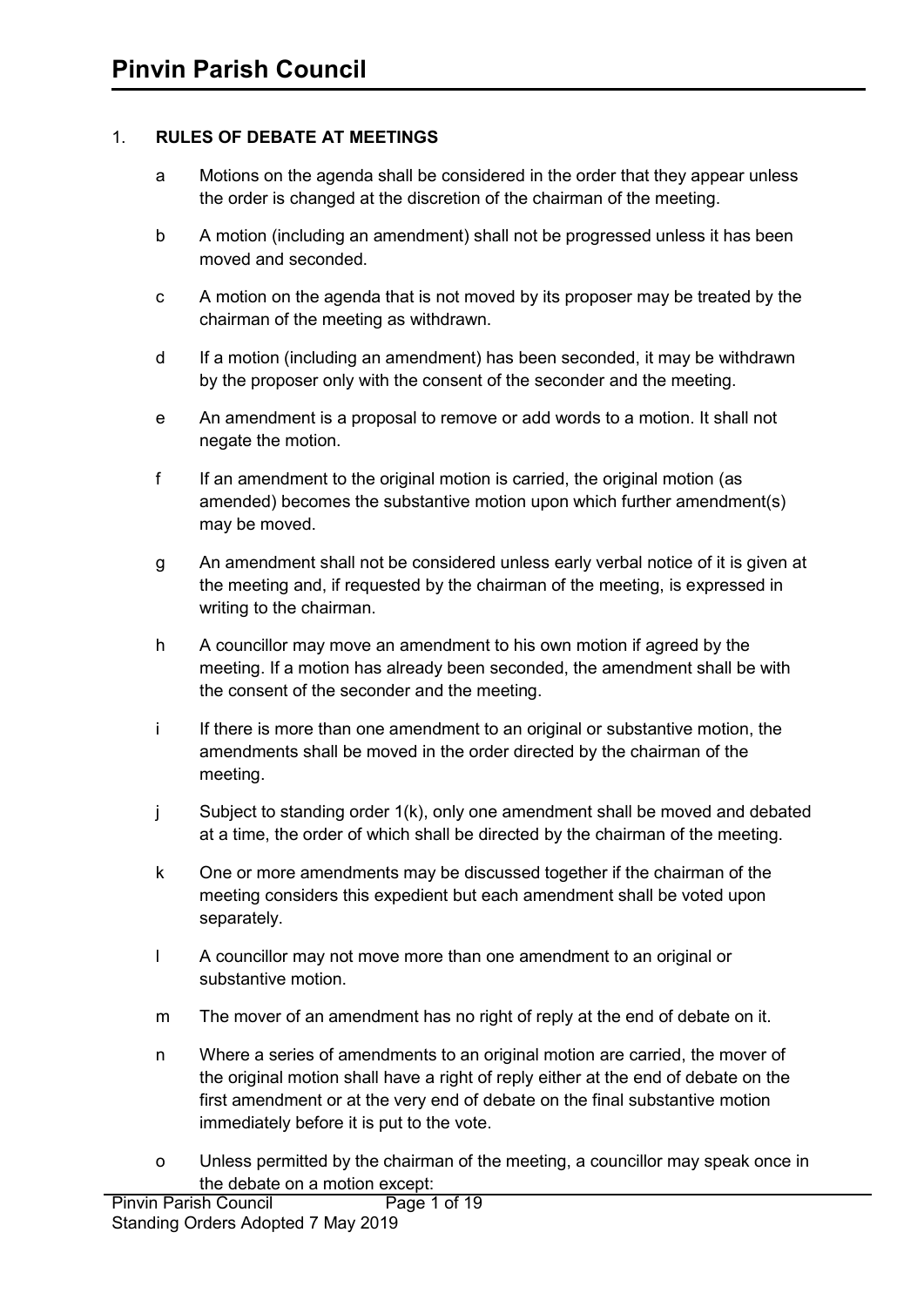- i. to speak on an amendment moved by another councillor;
- ii. to move or speak on another amendment if the motion has been amended since he last spoke;
- iii. to make a point of order;
- iv. to give a personal explanation; or
- v. to exercise a right of reply.
- p During the debate on a motion, a councillor may interrupt only on a point of order or a personal explanation and the councillor who was interrupted shall stop speaking. A councillor raising a point of order shall identify the standing order which he considers has been breached or specify the other irregularity in the proceedings of the meeting he is concerned by.
- q A point of order shall be decided by the chairman of the meeting and his decision shall be final.
- r When a motion is under debate, no other motion shall be moved except:
	- i. to amend the motion;
	- ii. to proceed to the next business;
	- iii. to adjourn the debate;
	- iv. to put the motion to a vote;
	- v. to ask a person to be no longer heard or to leave the meeting;
	- vi. to refer a motion to a committee or sub-committee for consideration;
	- vii. to exclude the public and press;
	- viii. to adjourn the meeting; or
	- ix. to suspend particular standing order(s) excepting those which reflect mandatory statutory or legal requirements.
- s Before an original or substantive motion is put to the vote, the chairman of the meeting shall be satisfied that the motion has been sufficiently debated and that the mover of the motion under debate has exercised or waived his right of reply.
- t Excluding motions moved under standing order 1(r), the contributions or speeches by a councillor shall relate only to the motion under discussion and shall not exceed 10 minutes without the consent of the chairman of the meeting.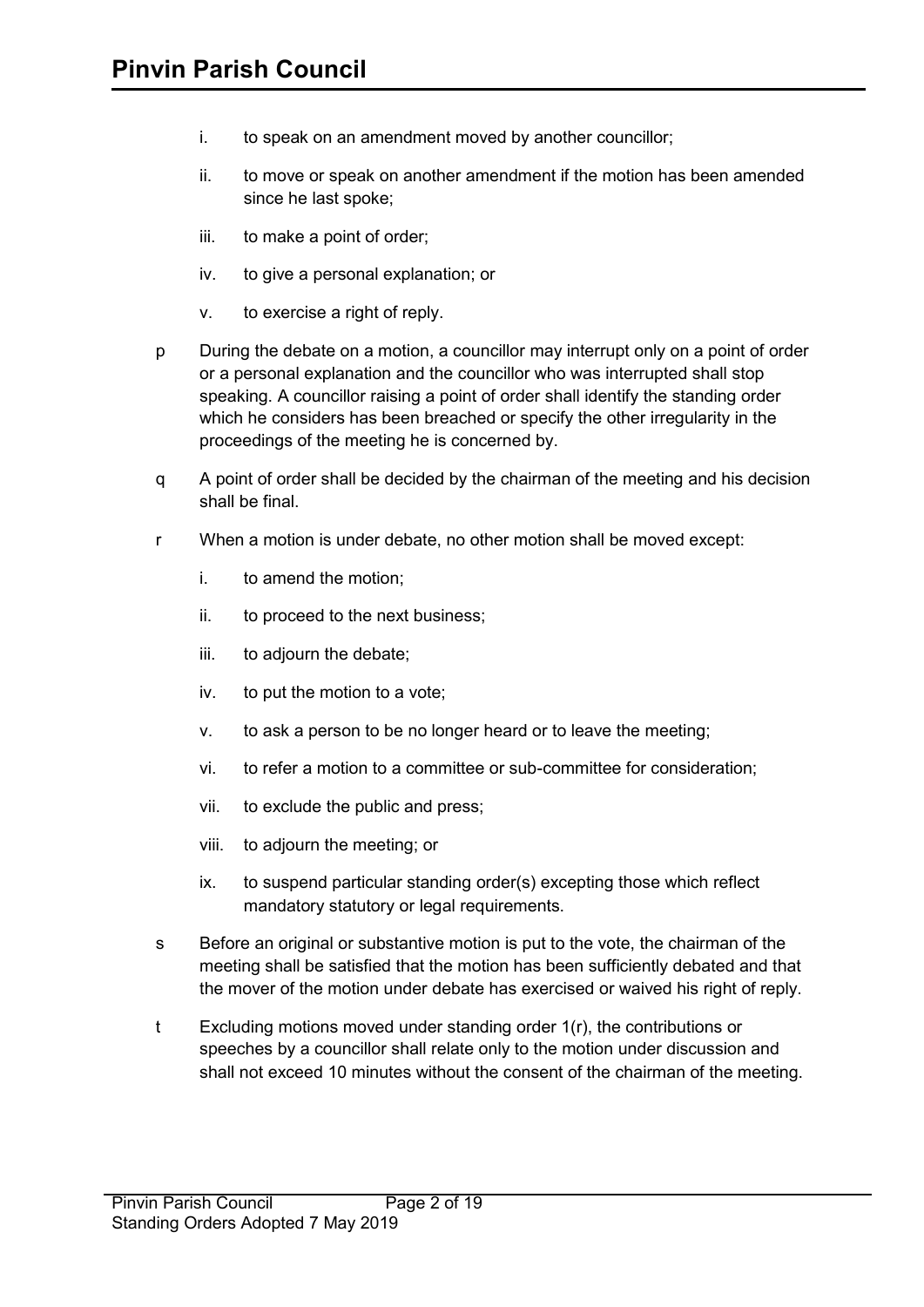## 2. **DISORDERLY CONDUCT AT MEETINGS**

- a No person shall obstruct the transaction of business at a meeting or behave offensively or improperly. If this standing order is ignored, the chairman of the meeting shall request such person(s) to moderate or improve their conduct.
- b If person(s) disregard the request of the chairman of the meeting to moderate or improve their conduct, any councillor or the chairman of the meeting may move that the person be no longer heard or be excluded from the meeting. The motion, if seconded, shall be put to the vote without discussion.
- c If a resolution made under standing order 2(b) is ignored, the chairman of the meeting may take further reasonable steps to restore order or to progress the meeting. This may include temporarily suspending or closing the meeting.

## 3. **MEETINGS GENERALLY**

- a **Meetings shall not take place in premises which at the time of the meeting are used for the supply of alcohol, unless no other premises are available free of charge or at a reasonable cost.**
- b **The minimum three clear days for notice of a meeting does not include the day on which notice was issued, the day of the meeting, a Sunday, a day of the Christmas break, a day of the Easter break or of a bank holiday or a day appointed for public thanksgiving or mourning.**
- c **Meetings shall be open to the public unless their presence is prejudicial to the public interest by reason of the confidential nature of the business to be transacted or for other special reasons. The public's exclusion from part or all of a meeting shall be by a resolution which shall give reasons for the public's exclusion.**
- d Members of the public may make representations, answer questions and give evidence at a meeting which they are entitled to attend in respect of the business on the agenda during the period of time designated for public participation.
- e The period of time designated for public participation at a meeting in accordance with standing order 3(e) shall not exceed 15 minutes unless directed by the chairman of the meeting.
- f Subject to standing order 3(f), a member of the public shall not speak for more than 5 minutes.
- g In accordance with standing order 3(e), a question shall not require a response at the meeting nor start a debate on the question. The chairman of the meeting may direct that a written or oral response be given.
- h A person shall raise his hand when requesting to speak and stand when speaking (except when a person has a disability or is likely to suffer discomfort).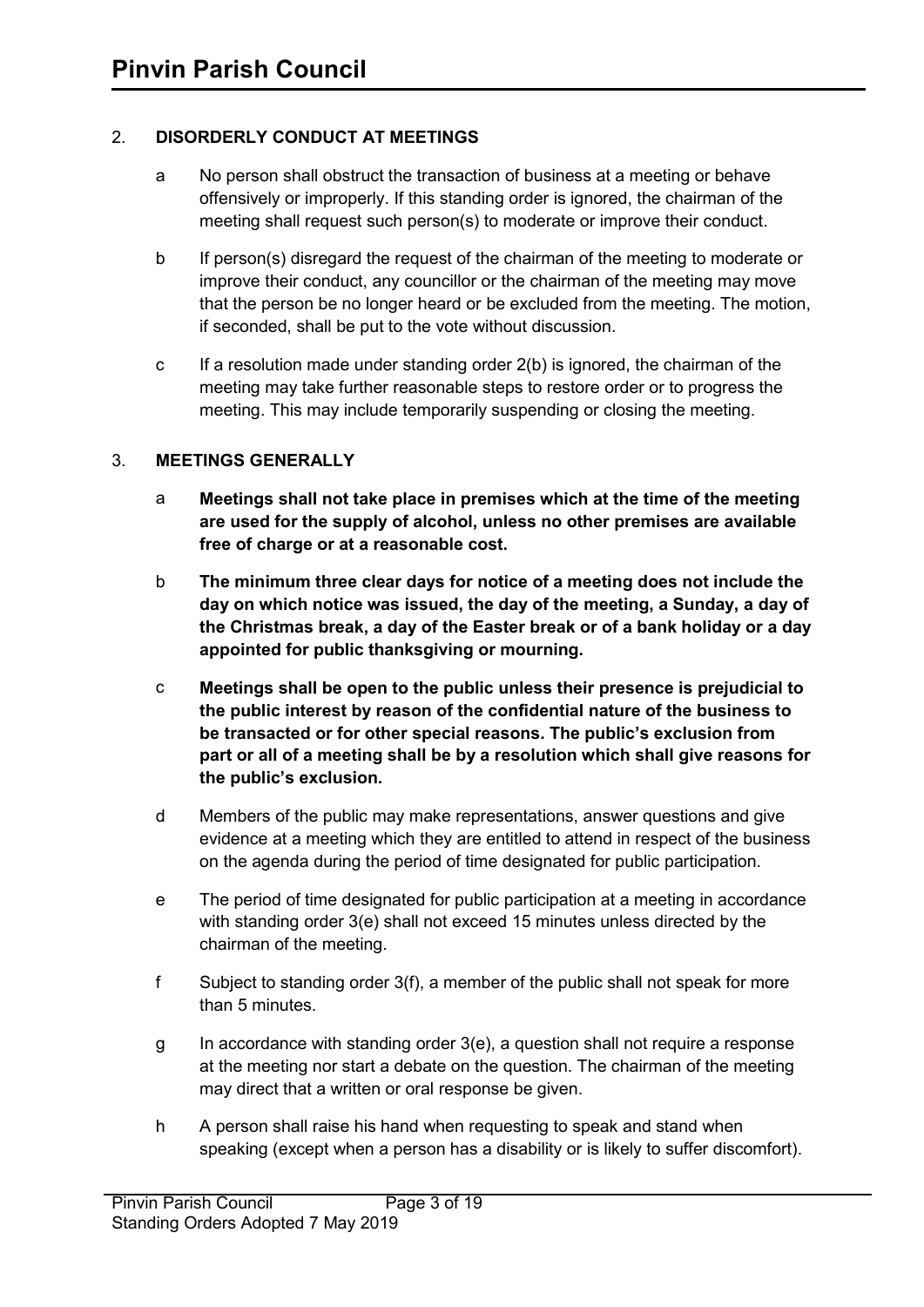The chairman of the meeting may at any time permit a person to be seated when speaking.

- i A person who speaks at a meeting shall direct his comments to the chairman of the meeting.
- j Only one person is permitted to speak at a time. If more than one person wants to speak, the chairman of the meeting shall direct the order of speaking.
- k **Subject to standing order 3(m), a person who attends a meeting is permitted to report on the meeting whilst the meeting is open to the public. To "report" means to film, photograph, make an audio recording of meeting proceedings, use any other means for enabling persons not present to see or hear the meeting as it takes place or later or to report or to provide oral or written commentary about the meeting so that the report or commentary is available as the meeting takes place or later to persons not present.**
- l **A person present at a meeting may not provide an oral report or oral commentary about a meeting as it takes place without permission.**
- m **The press shall be provided with reasonable facilities for the taking of their report of all or part of a meeting at which they are entitled to be present.**
- n **Subject to standing orders which indicate otherwise, anything authorised or required to be done by, to or before the Chairman of the Council may in his absence be done by, to or before the Vice-Chairman of the Council (if there is one).**
- o **The Chairman of the Council, if present, shall preside at a meeting. If the Chairman is absent from a meeting, the Vice-Chairman of the Council (if there is one) if present, shall preside. If both the Chairman and the Vice-Chairman are absent from a meeting, a councillor as chosen by the councillors present at the meeting shall preside at the meeting.**
- p **Subject to a meeting being quorate, all questions at a meeting shall be decided by a majority of the councillors present and voting.**
- q **The chairman of a meeting may give an original vote on any matter put to the vote, and in the case of an equality of votes may exercise his casting vote whether or not he gave an original vote.**
- r **Unless standing orders provide otherwise, voting on a question shall be by a show of hands. At the request of a councillor, the voting on any question shall be recorded so as to show whether each councillor present and voting gave his vote for or against that question.** Such a request shall be made before moving on to the next item of business on the agenda.
- s The minutes of a meeting shall include an accurate record of the following: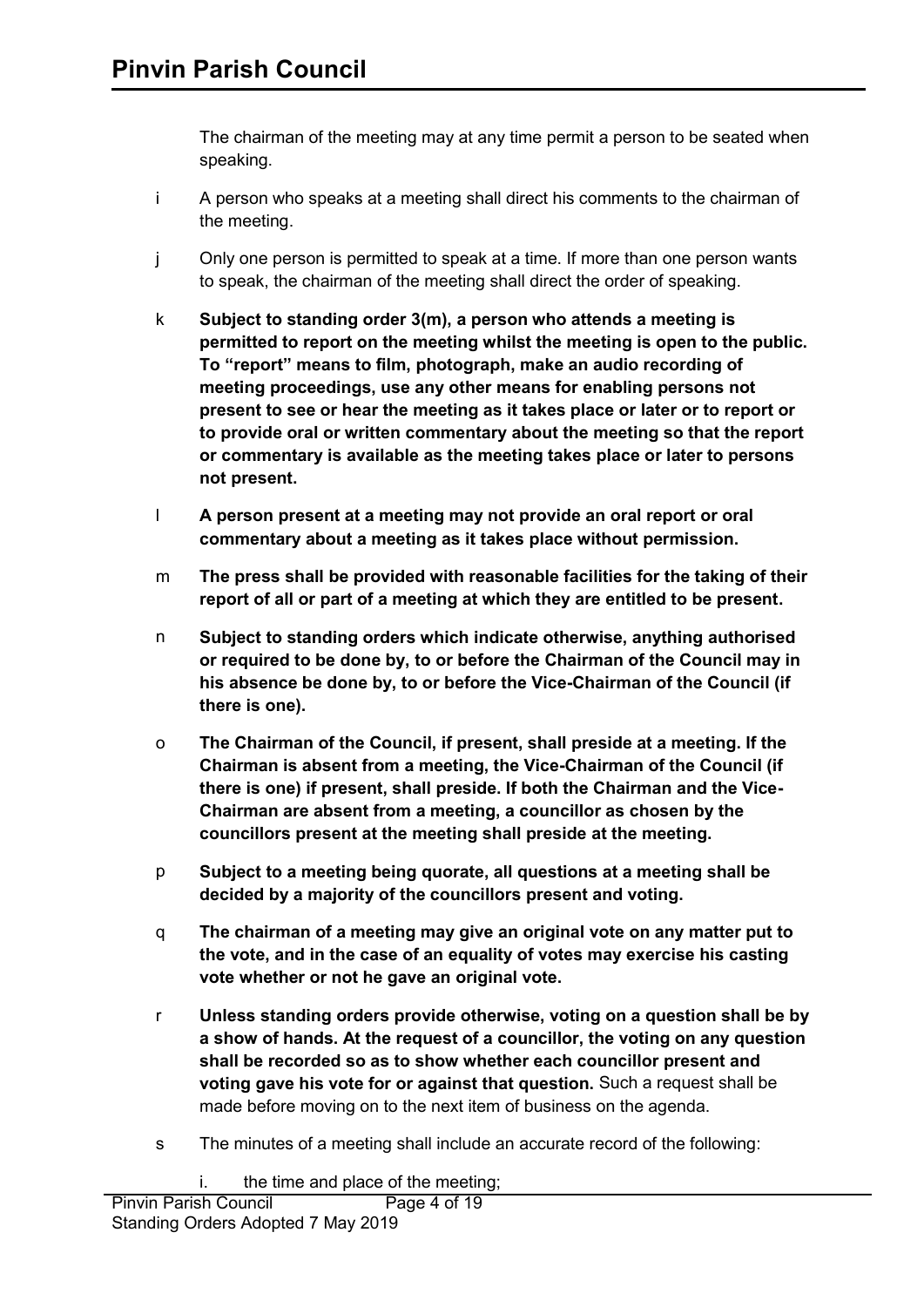- ii. the names of councillors who are present and the names of councillors who are absent;
- iii. interests that have been declared by councillors;
- iv. the grant of dispensations (if any) to councillors;
- v. whether a councillor left the meeting when matters that they held interests in were being considered;
- vi. if there was a public participation session; and
- vii. the resolutions made.
- t **A councillor who has a disclosable pecuniary interest or another interest as set out in the Council's code of conduct in a matter being considered at a meeting is subject to statutory limitations or restrictions under the code on his right to participate and vote on that matter.**
- u **No business may be transacted at a meeting unless at least one-third of the whole number of members of the Council are present and in no case shall the quorum of a meeting be less than three.**
- v **If a meeting is or becomes inquorate no business shall be transacted** and the meeting shall be closed. The business on the agenda for the meeting shall be adjourned to another meeting.
- w A meeting shall not exceed a period of 3 hours.

#### 4. **COMMITTEES AND SUB-COMMITTEES**

- a **Unless the Council determines otherwise, a committee may appoint a subcommittee whose terms of reference and members shall be determined by the committee.**
- b **The members of a committee may include non-councillors unless it is a committee which regulates and controls the finances of the Council.**
- c **Unless the Council determines otherwise, all the members of an advisory committee and a sub-committee of the advisory committee may be noncouncillors.**
- d The Council may appoint standing committees or other committees as may be necessary, and:
	- i. shall determine their terms of reference;
	- ii. shall determine the number and time of the ordinary meetings of a standing committee up until the date of the next annual meeting of the Council;
	- iii. shall permit a committee, other than in respect of the ordinary meetings of a committee, to determine the number and time of its meetings;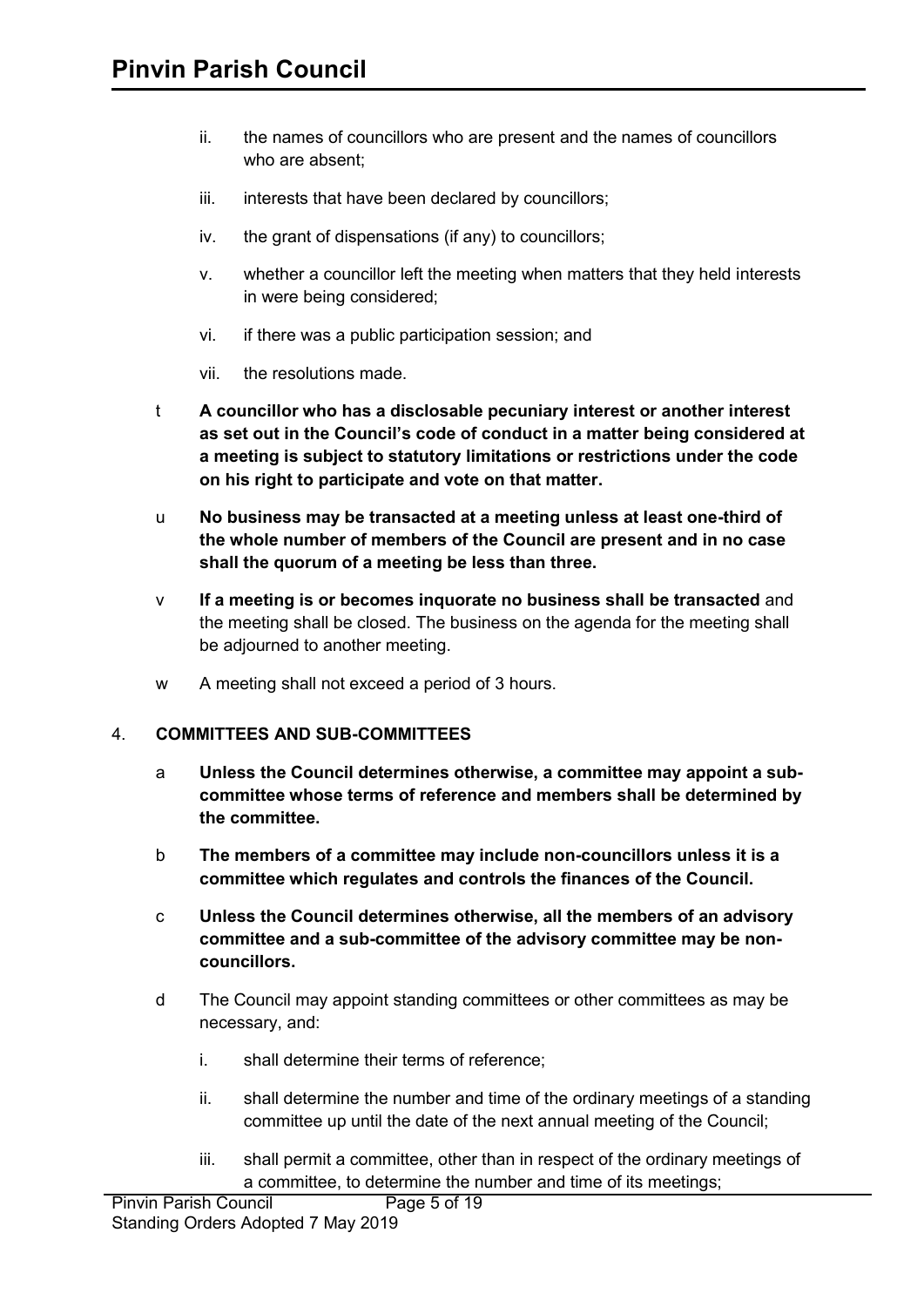- iv. shall, subject to standing orders 4(b) and (c), appoint and determine the terms of office of members of such a committee;
- v. may, subject to standing orders 4(b) and (c), appoint and determine the terms of office of the substitute members to a committee whose role is to replace the ordinary members at a meeting of a committee if the ordinary members of the committee confirm to the Proper Officer 5 days before the meeting that they are unable to attend;
- vi. shall, after it has appointed the members of a standing committee, appoint the chairman of the standing committee;
- vii. shall permit a committee other than a standing committee, to appoint its own chairman at the first meeting of the committee;
- viii. shall determine the place, notice requirements and quorum for a meeting of a committee and a sub-committee which, in both cases, shall be no less than three;
- ix. shall determine if the public may participate at a meeting of a committee;
- x. shall determine if the public and press are permitted to attend the meetings of a sub-committee and also the advance public notice requirements, if any, required for the meetings of a sub-committee;
- xi. shall determine if the public may participate at a meeting of a subcommittee that they are permitted to attend; and
- xii. may dissolve a committee or a sub-committee.

### 5. **ORDINARY COUNCIL MEETINGS**

- a **In an election year, the annual meeting of the Council shall be held on or within 14 days following the day on which the councillors elected take office.**
- b **In a year which is not an election year, the annual meeting of the Council shall be held on such day in May as the Council decides.**
- c **If no other time is fixed, the annual meeting of the Council shall take place at 6pm.**
- d **In addition to the annual meeting of the Council, at least three other ordinary meetings shall be held in each year on such dates and times as the Council decides.**
- e **The first business conducted at the annual meeting of the Council shall be the election of the Chairman and Vice-Chairman (if there is one) of the Council.**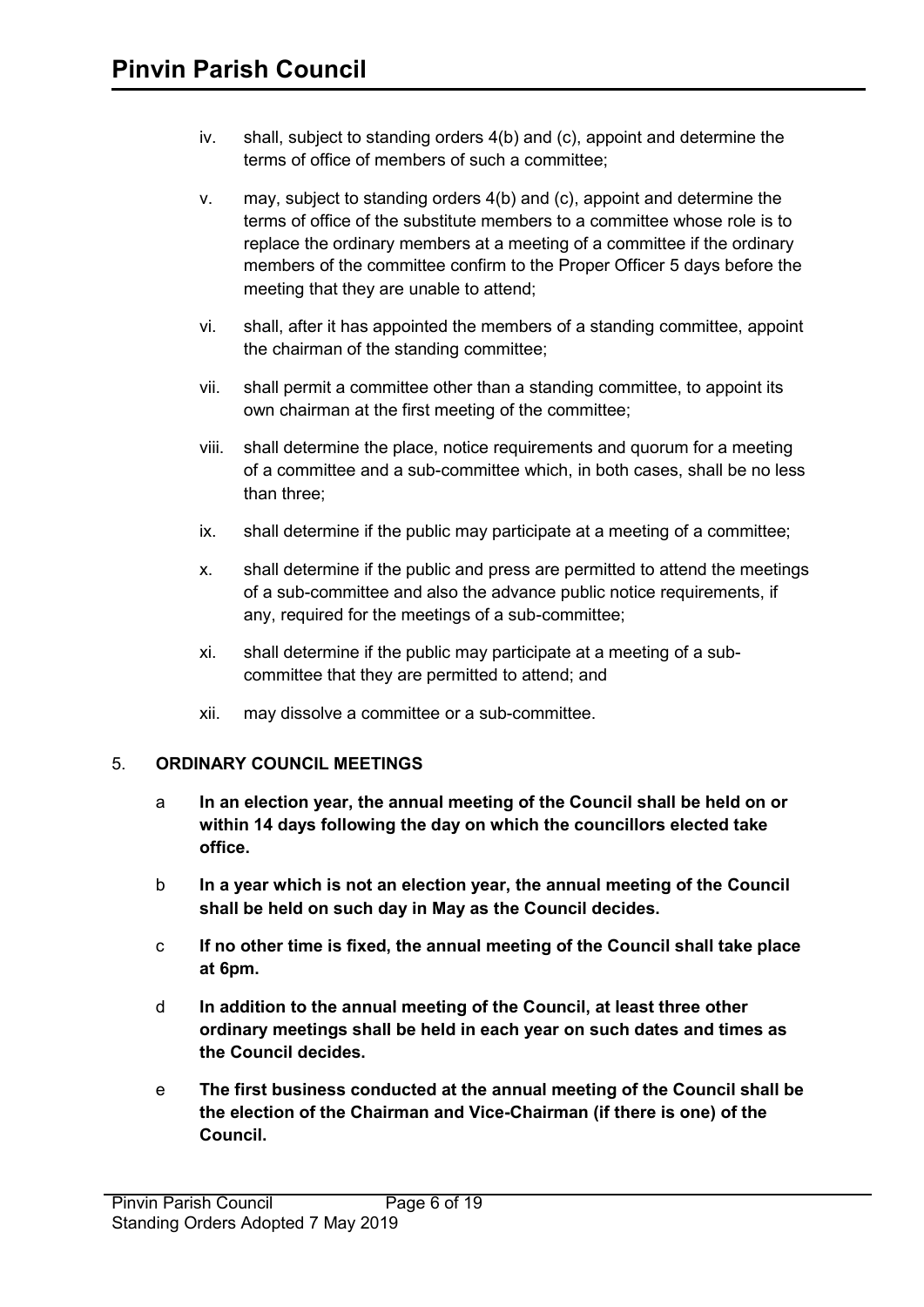- f **The Chairman of the Council, unless he has resigned or becomes disqualified, shall continue in office and preside at the annual meeting until his successor is elected at the next annual meeting of the Council.**
- g **The Vice-Chairman of the Council, if there is one, unless he resigns or becomes disqualified, shall hold office until immediately after the election of the Chairman of the Council at the next annual meeting of the Council.**
- h **In an election year, if the current Chairman of the Council has not been reelected as a member of the Council, he shall preside at the annual meeting until a successor Chairman of the Council has been elected. The current Chairman of the Council shall not have an original vote in respect of the election of the new Chairman of the Council but shall give a casting vote in the case of an equality of votes.**
- i **In an election year, if the current Chairman of the Council has been reelected as a member of the Council, he shall preside at the annual meeting until a new Chairman of the Council has been elected. He may exercise an original vote in respect of the election of the new Chairman of the Council and shall give a casting vote in the case of an equality of votes.**
- j Following the election of the Chairman of the Council and Vice-Chairman (if there is one) of the Council at the annual meeting, the business shall include:
	- i. **In an election year, delivery by the Chairman of the Council and councillors of their acceptance of office forms unless the Council resolves for this to be done at a later date. In a year which is not an election year, delivery by the Chairman of the Council of his acceptance of office form unless the Council resolves for this to be done at a later date;**
	- ii. Confirmation of the accuracy of the minutes of the last meeting of the Council;
	- iii. Receipt of the minutes of the last meeting of a committee;
	- iv. Consideration of the recommendations made by a committee;
	- v. Review of delegation arrangements to committees, sub-committees, staff and other local authorities;
	- vi. Review of the terms of reference for committees;
	- vii. Appointment of members to existing committees;
	- viii. Appointment of any new committees in accordance with standing order 4;
	- ix. Review and adoption of appropriate standing orders and financial regulations;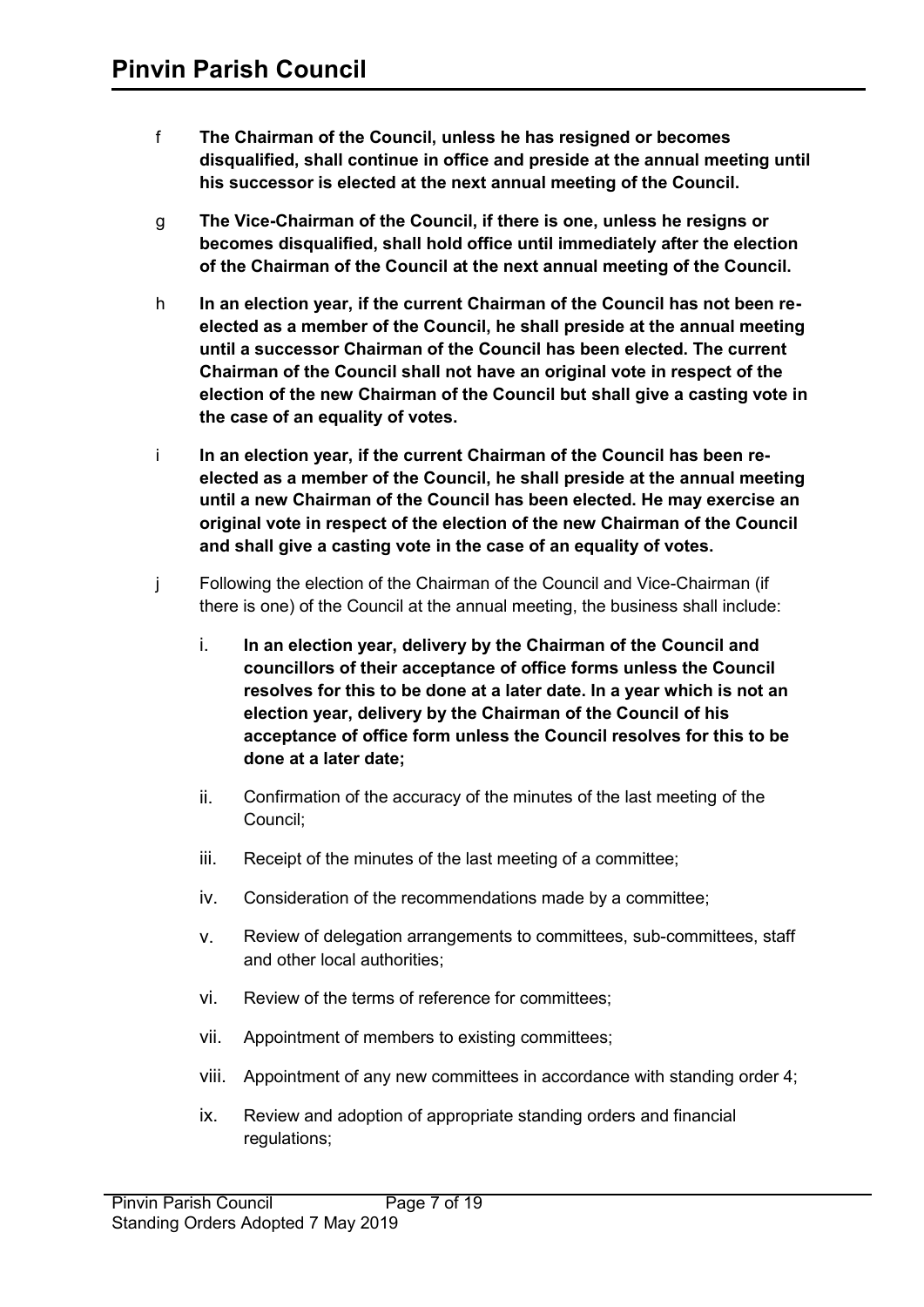- x. Review of arrangements (including legal agreements) with other local authorities, not-for-profit bodies and businesses.
- xi. Review of representation on or work with external bodies and arrangements for reporting back;
- xii. In an election year, to make arrangements with a view to the Council becoming eligible to exercise the general power of competence in the future;
- xiii. Review of inventory of land and other assets including buildings and office equipment;
- xiv. Confirmation of arrangements for insurance cover in respect of all insurable risks;
- xv. Review of the Council's and/or staff subscriptions to other bodies;
- xvi. Review of the Council's complaints procedure;
- xvii. Review of the Council's policies, procedures and practices in respect of its obligations under freedom of information and data protection legislation (*see also standing orders 11, 20 and 21*);
- xviii. Review of the Council's policy for dealing with the press/media;
- xix. Review of the Council's employment policies and procedures;
- xx. Review of the Council's expenditure incurred under s.137 of the Local Government Act 1972 or the general power of competence.
- xxi. Determining the time and place of ordinary meetings of the Council up to and including the next annual meeting of the Council.

### 6. **EXTRAORDINARY MEETINGS OF THE COUNCIL, COMMITTEES AND SUB-COMMITTEES**

- a **The Chairman of the Council may convene an extraordinary meeting of the Council at any time.**
- b **If the Chairman of the Council does not call an extraordinary meeting of the Council within seven days of having been requested in writing to do so by two councillors, any two councillors may convene an extraordinary meeting of the Council. The public notice giving the time, place and agenda for such a meeting shall be signed by the two councillors.**
- c The chairman of a committee or a sub-committee may convene an extraordinary meeting of the committee or the sub-committee at any time.
- d If the chairman of a committee or a sub-committee does not call an extraordinary meeting within 7 days of having been requested to do so by two members of the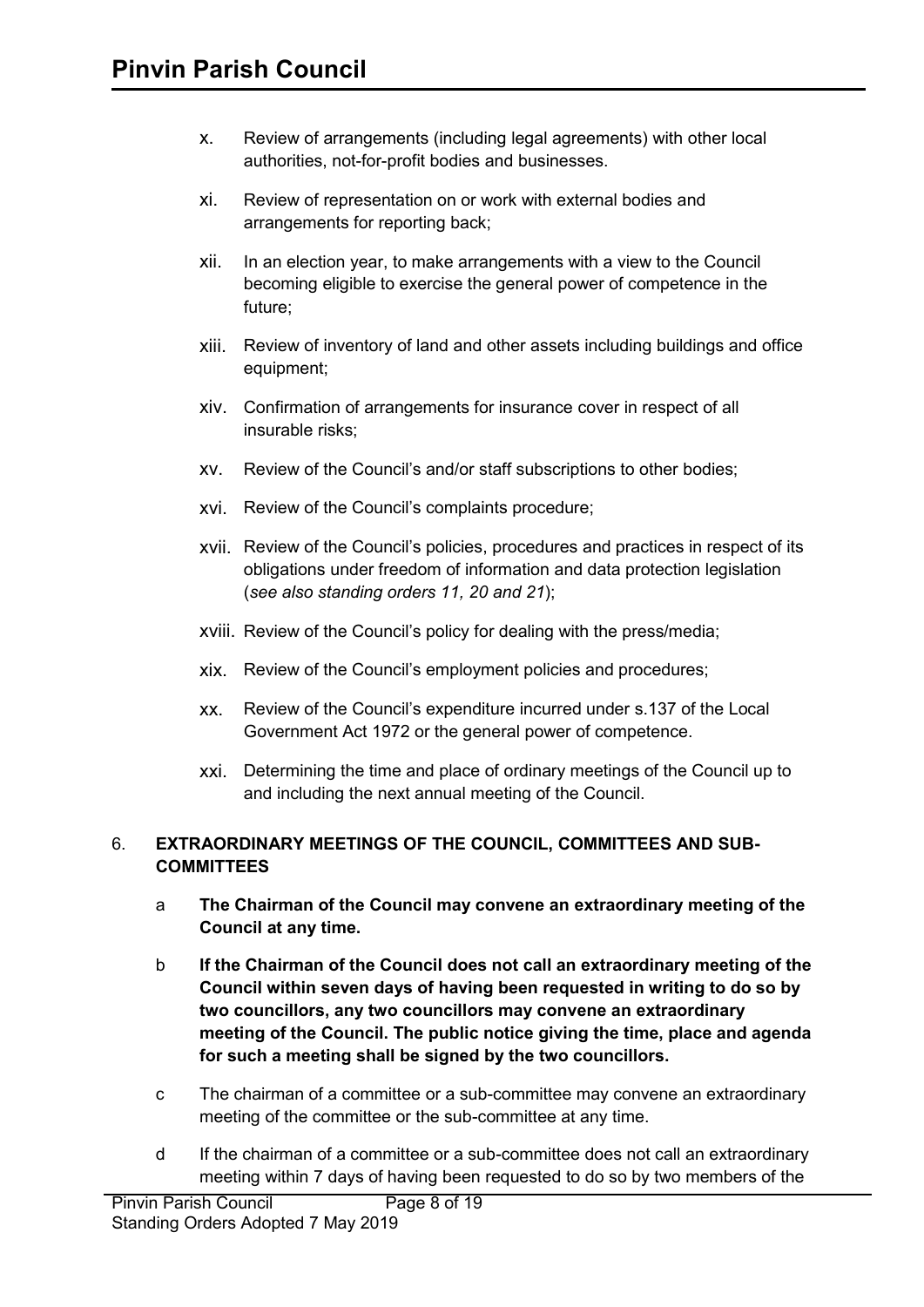committee or the sub-committee, any two members of the committee or the subcommittee may convene an extraordinary meeting of the committee or a subcommittee.

# 7. **PREVIOUS RESOLUTIONS**

- a A resolution shall not be reversed within six months except either by a special motion, which requires written notice by at least three councillors to be given to the Proper Officer in accordance with standing order 9, or by a motion moved in pursuance of the recommendation of a committee.
- b When a motion moved pursuant to standing order 7(a) has been disposed of, no similar motion may be moved for a further six months.

## 8. **VOTING ON APPOINTMENTS**

a Where more than two persons have been nominated for a position to be filled by the Council and none of those persons has received an absolute majority of votes in their favour, the name of the person having the least number of votes shall be struck off the list and a fresh vote taken. This process shall continue until a majority of votes is given in favour of one person. A tie in votes may be settled by the casting vote exercisable by the chairman of the meeting.

# 9. **MOTIONS FOR A MEETING THAT REQUIRE WRITTEN NOTICE TO BE GIVEN TO THE PROPER OFFICER**

- a A motion shall relate to the responsibilities of the meeting for which it is tabled and in any event shall relate to the performance of the Council's statutory functions, powers and obligations or an issue which specifically affects the Council's area or its residents.
- b No motion may be moved at a meeting unless it is on the agenda and the mover has given written notice of its wording to the Proper Officer at least 6 clear days before the meeting. Clear days do not include the day of the notice or the day of the meeting.
- c The Proper Officer may, before including a motion on the agenda eceived in accordance with standing order 9(b), correct obvious grammatical or typographical errors in the wording of the motion.
- d If the Proper Officer considers the wording of a motion received in accordance with standing order 9(b) is not clear in meaning, the motion shall be rejected until the mover of the motion resubmits it, so that it can be understood, in writing, to the Proper Officer at least 4 clear days before the meeting.
- e If the wording or subject of a proposed motion is considered improper, the Proper Officer shall consult with the chairman of the forthcoming meeting or, as the case may be, the councillors who have convened the meeting, to consider whether the motion shall be included in the agenda or rejected.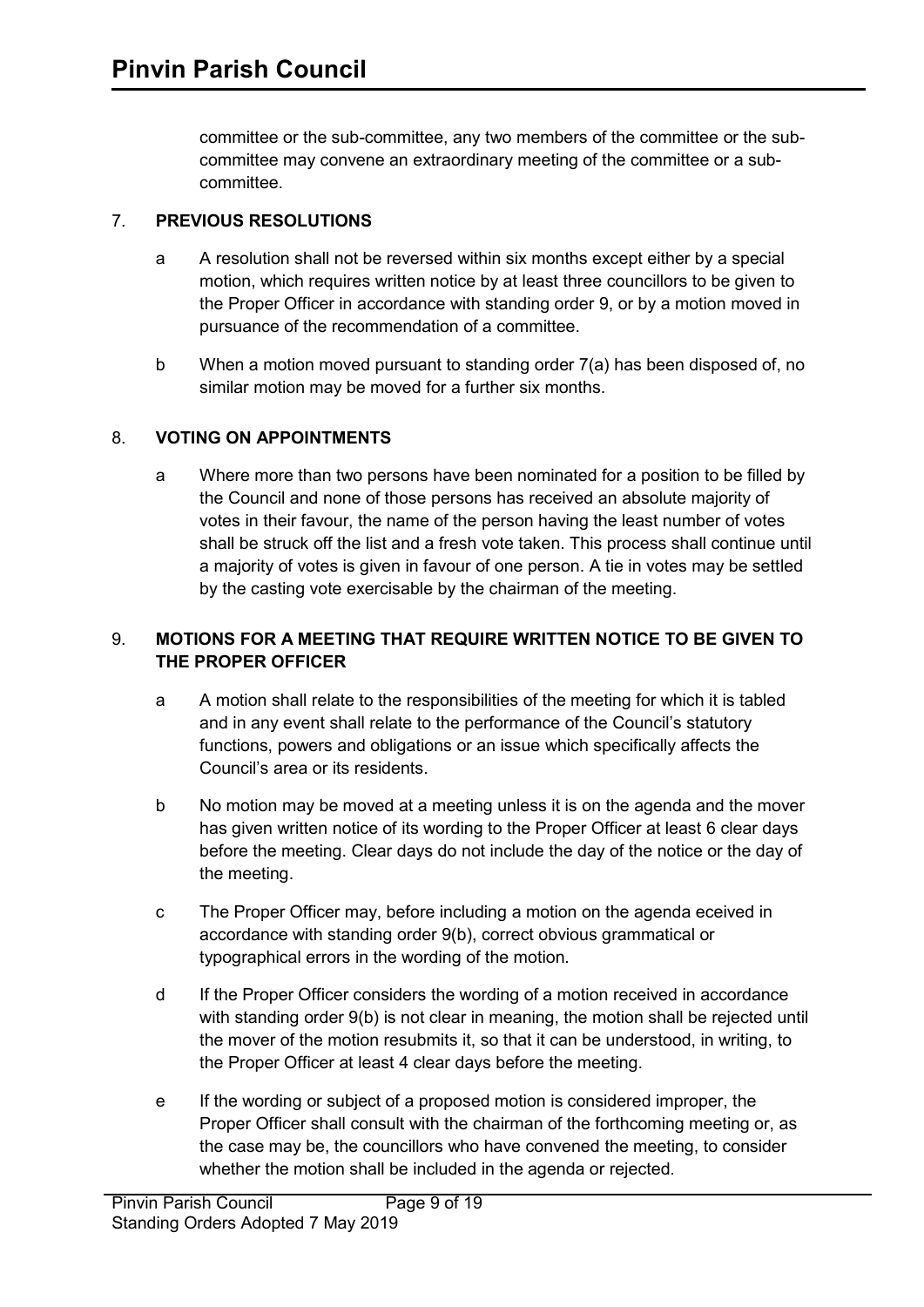- f The decision of the Proper Officer as to whether or not to include the motion on the agenda shall be final.
- g Motions received shall be recorded and numbered in the order that they are received.
- h Motions rejected shall be recorded with an explanation by the Proper Officer of the reason for rejection.

#### 10. **MOTIONS AT A MEETING THAT DO NOT REQUIRE WRITTEN NOTICE**

- a The following motions may be moved at a meeting without written notice to the Proper Officer:
	- i. to correct an inaccuracy in the draft minutes of a meeting;
	- ii. to move to a vote;
	- iii. to defer consideration of a motion;
	- iv. to refer a motion to a particular committee or sub-committee;
	- v. to appoint a person to preside at a meeting;
	- vi. to change the order of business on the agenda;
	- vii. to proceed to the next business on the agenda;
	- viii. to require a written report;
	- ix. to appoint a committee or sub-committee and their members;
	- x. to extend the time limits for speaking;
	- xi. to exclude the press and public from a meeting in respect of confidential or other information which is prejudicial to the public interest;
	- xii. to not hear further from a councillor or a member of the public;
	- xiii. to exclude a councillor or member of the public for disorderly conduct;
	- xiv. to temporarily suspend the meeting;
	- xv. to suspend a particular standing order (unless it reflects mandatory statutory or legal requirements);
	- xvi. to adjourn the meeting; or
	- xvii. to close the meeting.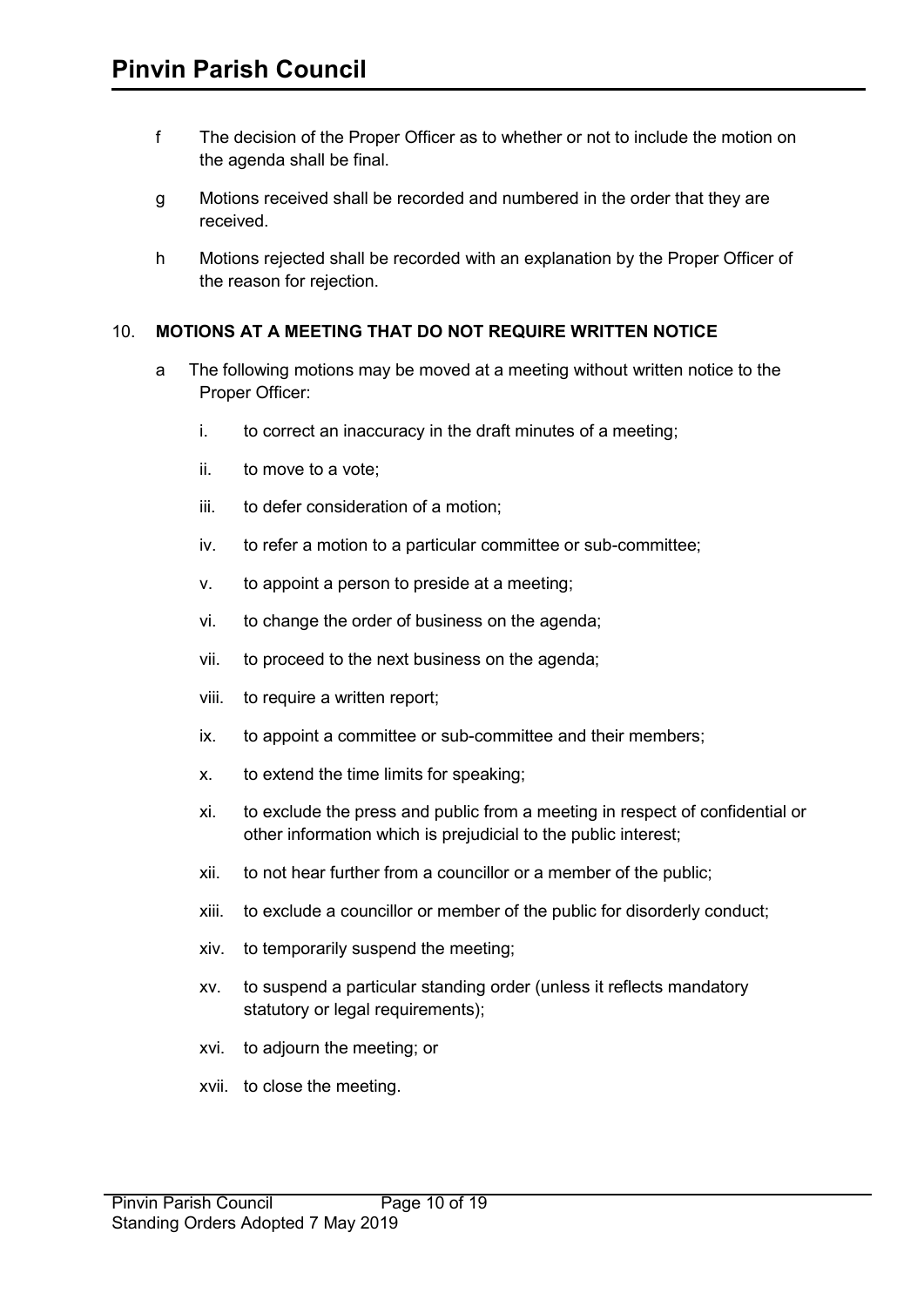## 11. **MANAGEMENT OF INFORMATION**

- a **The Council shall have in place and keep under review, technical and organisational measures to keep secure information (including personal data) which it holds in paper and electronic form. Such arrangements shall include deciding who has access to personal data and encryption of personal data.**
- b **The Council shall have in place, and keep under review, policies for the retention and safe destruction of all information (including personal data) which it holds in paper and electronic form. The Council's retention policy shall confirm the period for which information (including personal data) shall be retained or if this is not possible the criteria used to determine that period (e.g. the Limitation Act 1980).**
- c **The agenda, papers that support the agenda and the minutes of a meeting shall not disclose or otherwise undermine confidential information or personal data without legal justification.**
- d **Councillors, staff, the Council's contractors and agents shall not disclose confidential information or personal data without legal justification.**

### 12. **DRAFT MINUTES**

- a If the draft minutes of a preceding meeting have been served on councillors with the agenda to attend the meeting at which they are due to be approved for accuracy, they shall be taken as read.
- b There shall be no discussion about the draft minutes of a preceding meeting except in relation to their accuracy. A motion to correct an inaccuracy in the draft minutes shall be moved in accordance with standing order 10(a)(i).
- c The accuracy of draft minutes, including any amendment(s) made to them, shall be confirmed by resolution and shall be signed by the chairman of the meeting and stand as an accurate record of the meeting to which the minutes relate.
- d If the chairman of the meeting does not consider the minutes to be an accurate record of the meeting to which they relate, he shall sign the minutes and include a paragraph in the following terms or to the same effect:

"The chairman of this meeting does not believe that the minutes of the meeting of the Council held on [date] in respect of [item] were a correct record but his view was not upheld by the meeting and the minutes are confirmed as an accurate record of the proceedings."

e **If the Council's gross annual income or expenditure (whichever is higher) does not exceed £25,000, it shall publish draft minutes on a website which is publicly accessible and free of charge not later than one month after the meeting has taken place.**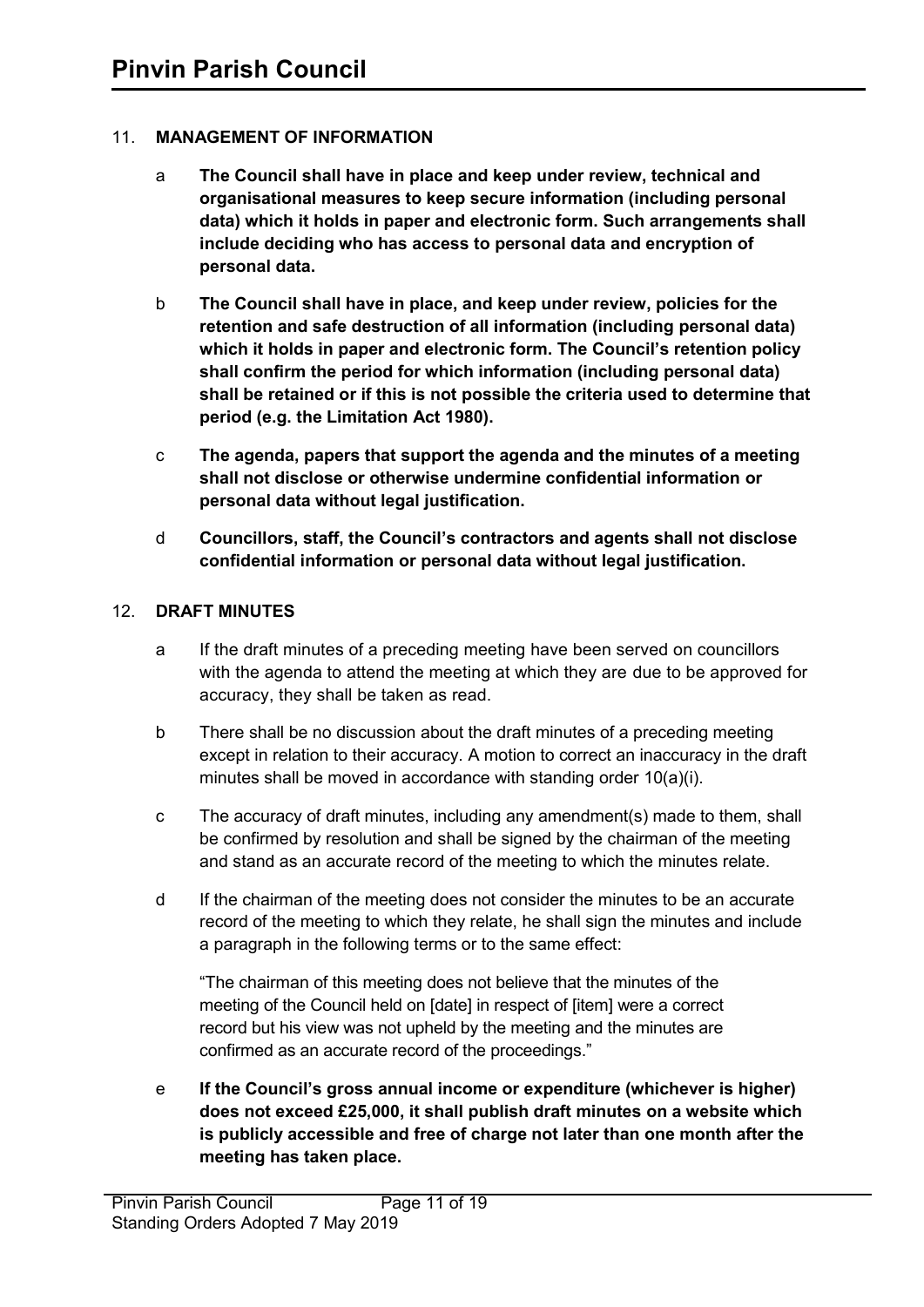f Subject to the publication of draft minutes in accordance with standing order 12(e) and standing order 20(a) and following a resolution which confirms the accuracy of the minutes of a meeting, the draft minutes or recordings of the meeting for which approved minutes exist shall be destroyed.

# 13. **CODE OF CONDUCT AND DISPENSATIONS**

- a All councillors shall observe the code of conduct adopted by the Council.
- b Unless he has been granted a dispensation, a councillor shall withdraw from a meeting when it is considering a matter in which he has a disclosable pecuniary interest. He may return to the meeting after it has considered the matter in which he had the interest.
- c Unless he has been granted a dispensation, a councillor shall withdraw from a meeting when it is considering a matter in which he has another interest if so required by the Council's code of conduct. He may return to the meeting after it has considered the matter in which he had the interest.
- d **Dispensation requests shall be in writing and submitted to the Proper Officer** as soon as possible before the meeting, or failing that, at the start of the meeting for which the dispensation is required.
- e A decision as to whether to grant a dispensation shall be made by a meeting of the Council, or committee or sub-committee for which the dispensation is required and that decision is final.
- f A dispensation request shall confirm:
	- i. the description and the nature of the disclosable pecuniary interest or other interest to which the request for the dispensation relates;
	- ii. whether the dispensation is required to participate at a meeting in a discussion only or a discussion and a vote;
	- iii. the date of the meeting or the period (not exceeding four years) for which the dispensation is sought; and
	- iv. an explanation as to why the dispensation is sought.
- g Subject to standing orders 13(d) and (f), a dispensation request shall be considered at the beginning of the meeting of the Council, or committee or subcommittee for which the dispensation is required.
- **h A dispensation may be granted in accordance with standing order 13(e) if having regard to all relevant circumstances any of the following apply:**
	- **i. without the dispensation the number of persons prohibited from participating in the particular business would be so great a proportion of the meeting transacting the business as to impede the transaction of the business;**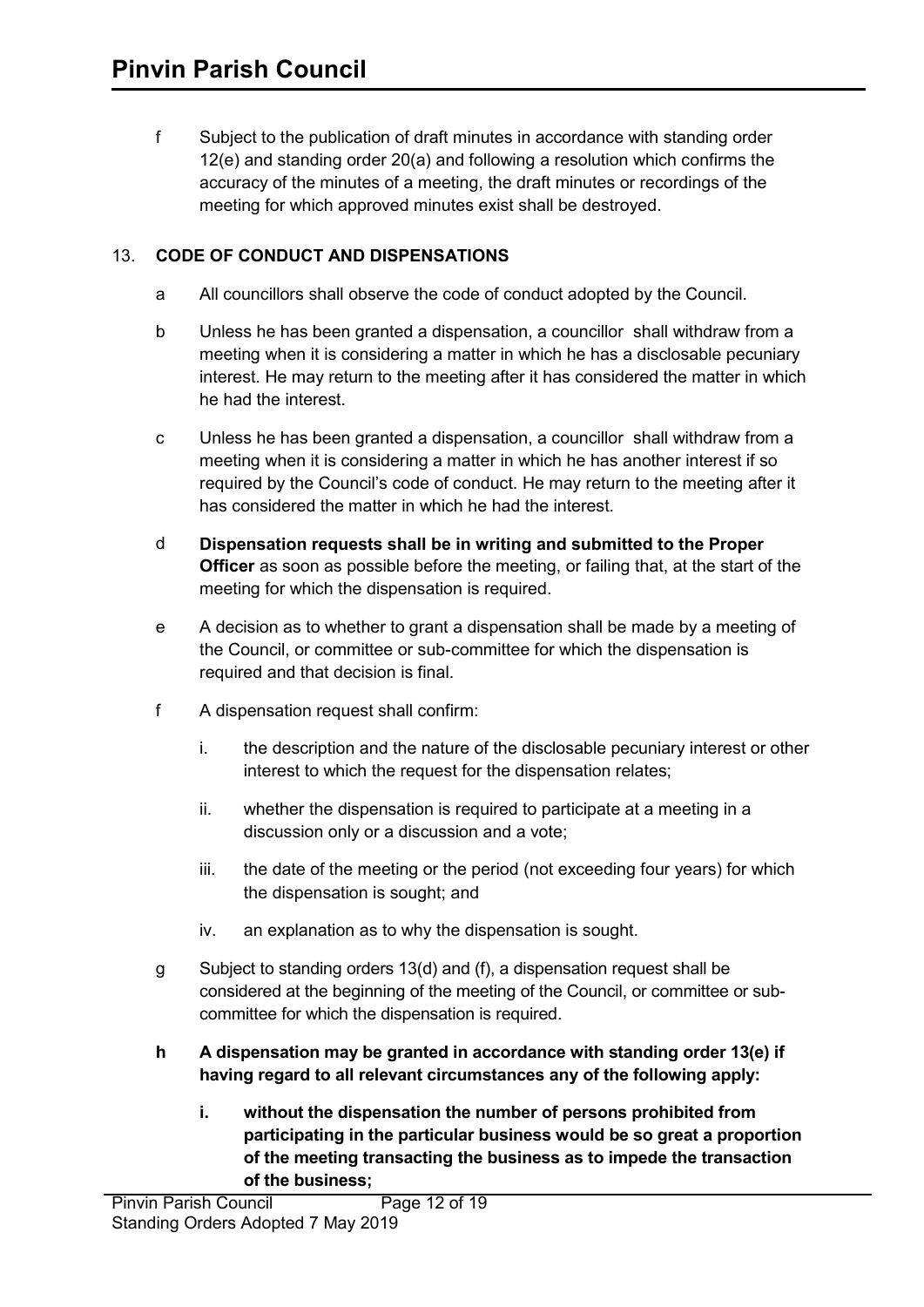- **ii. granting the dispensation is in the interests of persons living in the Council's area; or**
- **iii. it is otherwise appropriate to grant a dispensation.**

### 14. **CODE OF CONDUCT COMPLAINTS**

- a Upon notification by the District or Unitary Council that it is dealing with a complaint that a councillor has breached the Council's code of conduct, the Proper Officer shall, subject to standing order 11, report this to the Council.
- b Where the notification in standing order 14(a) relates to a complaint made by the Proper Officer, the Proper Officer shall notify the Chairman of Council of this fact, and the Chairman shall nominate another staff member to assume the duties of the Proper Officer in relation to the complaint until it has been determined and the Council has agreed what action, if any, to take in accordance with standing order 14(d).
- c The Council may:
	- i. provide information or evidence where such disclosure is necessary to investigate the complaint or is a legal requirement;
	- ii. seek information relevant to the complaint from the person or body with statutory responsibility for investigation of the matter;
- d **Upon notification by the District or Unitary Council that a councillor has breached the Council's code of conduct, the Council shall consider what, if any, action to take against him. Such action excludes disqualification or suspension from office.**

### 15. **PROPER OFFICER**

- a The Proper Officer shall be either (i) the clerk or (ii) other staff member(s) nominated by the Council to undertake the work of the Proper Officer when the Proper Officer is absent.
- b The Proper Officer shall:
	- i. **at least three clear days before a meeting of the council, a committee**  or a sub-committee**,**
		- **serve on councillors by delivery or post at their residences or by email authenticated in such manner as the Proper Officer thinks fit, a signed summons confirming the time, place and the agenda (provided the councillor has consented to service by email), and**
		- **provide, in a conspicuous place, public notice of the time, place and agenda (provided that the public notice with agenda of an**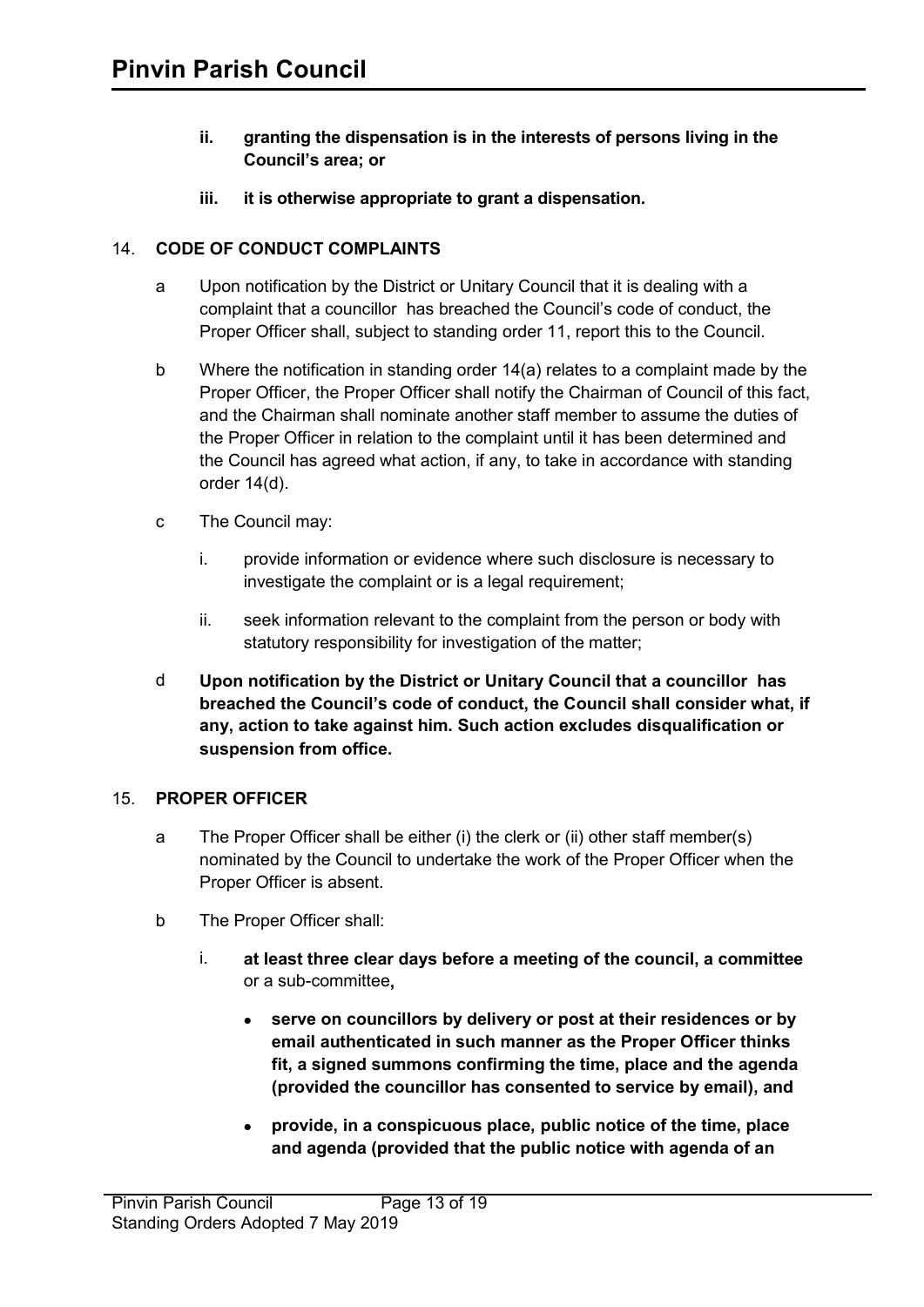### **extraordinary meeting of the Council convened by councillors is signed by them).**

- ii. subject to standing order 9, include on the agenda all motions in the order received unless a councillor has given written notice at least 4 days before the meeting confirming his withdrawal of it;
- iii. **convene a meeting of the Council for the election of a new Chairman of the Council, occasioned by a casual vacancy in his office;**
- iv. **facilitate inspection of the minute book by local government electors;**
- v. **receive and retain copies of byelaws made by other local authorities;**
- vi. hold acceptance of office forms from councillors;
- vii. hold a copy of every councillor's register of interests;
- viii. assist with responding to requests made under freedom of information legislation and rights exercisable under data protection legislation, in accordance with the Council's relevant policies and procedures;
- ix. liaise, as appropriate, with the Council's Data Protection Officer;
- x. receive and send general correspondence and notices on behalf of the Council except where there is a resolution to the contrary;
- xi. assist in the organisation of, storage of, access to, security of and destruction of information held by the Council in paper and electronic form subject to the requirements of data protection and freedom of information legislation and other legitimate requirements (e.g. the Limitation Act 1980);
- xii. arrange for legal deeds to be executed;
- xiii. arrange or manage the prompt authorisation, approval, and instruction regarding any payments to be made by the Council in accordance with its financial regulations;
- xiv. record every planning application notified to the Council and the Council's response to the local planning authority in a book for such purpose;
- xv. refer a planning application received by the Council to the Chairman or in his absence Vice-Chairman (if there is one) of the Planning Committee within two working days of receipt to facilitate an extraordinary meeting if the nature of a planning application requires consideration before the next ordinary meeting of the Planning Committee];
- xvi. manage access to information about the Council via the publication scheme; and
- xvii. retain custody of the seal of the Council (if there is one) which shall not be used without a resolution to that effect.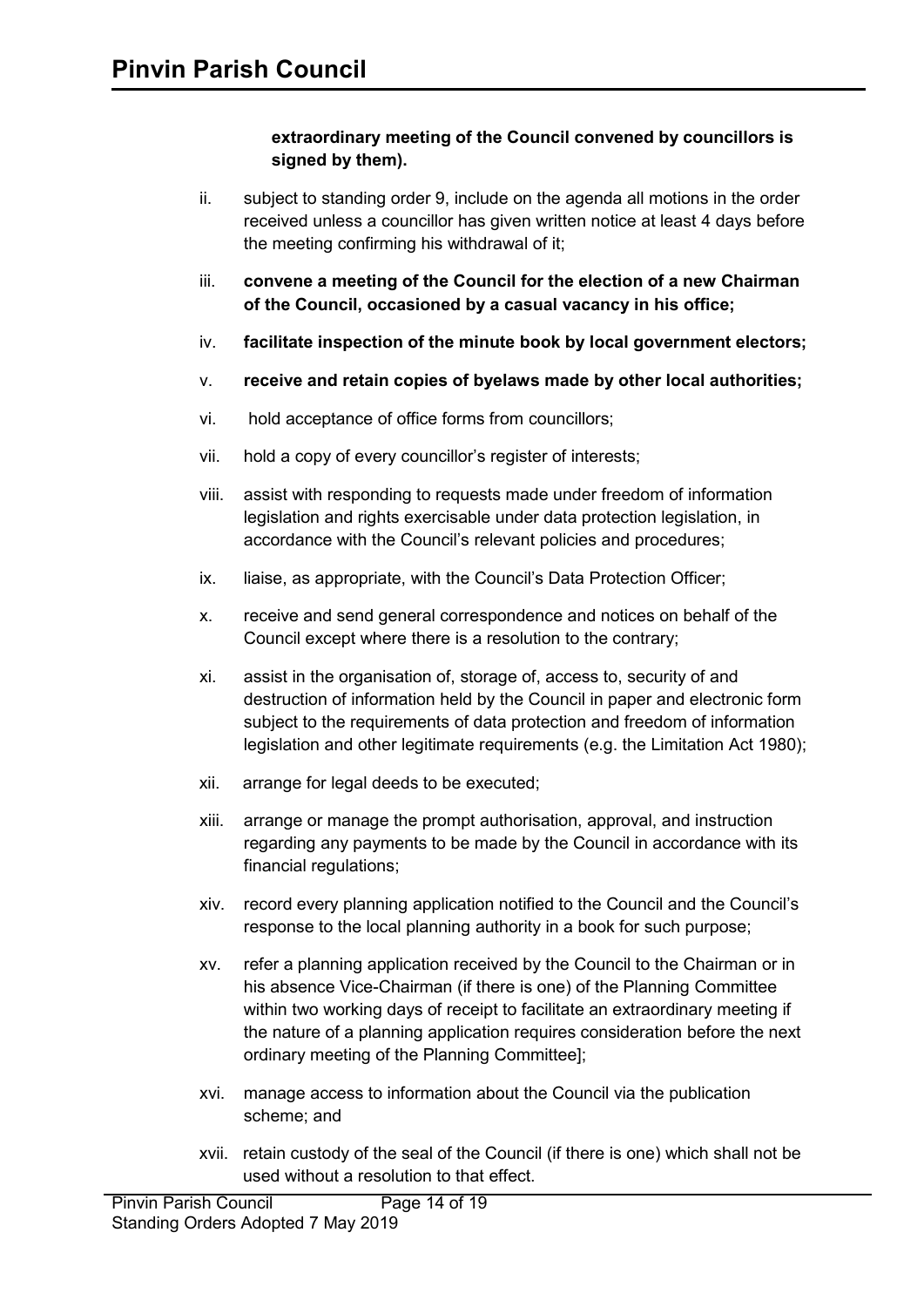### 16. **RESPONSIBLE FINANCIAL OFFICER**

a The Council shall appoint appropriate staff member(s) to undertake the work of the Responsible Financial Officer when the Responsible Financial Officer is absent.

## 17. **ACCOUNTS AND ACCOUNTING STATEMENTS**

- a "Proper practices" in standing orders refer to the most recent version of "Governance and Accountability for Local Councils – a Practitioners' Guide".
- b All payments by the Council shall be authorised, approved and paid in accordance with the law, proper practices and the Council's financial regulations.
- c The Responsible Financial Officer shall supply to each councillor as soon as practicable after 30 June, 30 September and 31 December in each year a statement to summarise:
	- i. the Council's receipts and payments (or income and expenditure) for each quarter;
	- ii. the Council's aggregate receipts and payments (or income and expenditure) for the year to date;
	- iii. the balances held at the end of the quarter being reported and
	- iv. which includes a comparison with the budget for the financial year and highlights any actual or potential overspends.
- d As soon as possible after the financial year end at 31 March, the Responsible Financial Officer shall provide:
	- i. each councillor with a statement summarising the Council's receipts and payments (or income and expenditure) for the last quarter and the year to date for information; and
	- ii. to the Council the accounting statements for the year in the form of Section 1 of the annual governance and accountability return, as required by proper practices, for consideration and approval.
- e The year-end accounting statements shall be prepared in accordance with proper practices and apply the form of accounts determined by the Council (receipts and payments, or income and expenditure) for the year to 31 March. A completed draft annual governance and accountability return shall be presented to all councillors at least 14 days prior to anticipated approval by the Council. The annual governance and accountability return of the Council, which is subject to external audit, including the annual governance statement, shall be presented to the Council for consideration and formal approval before 30 June.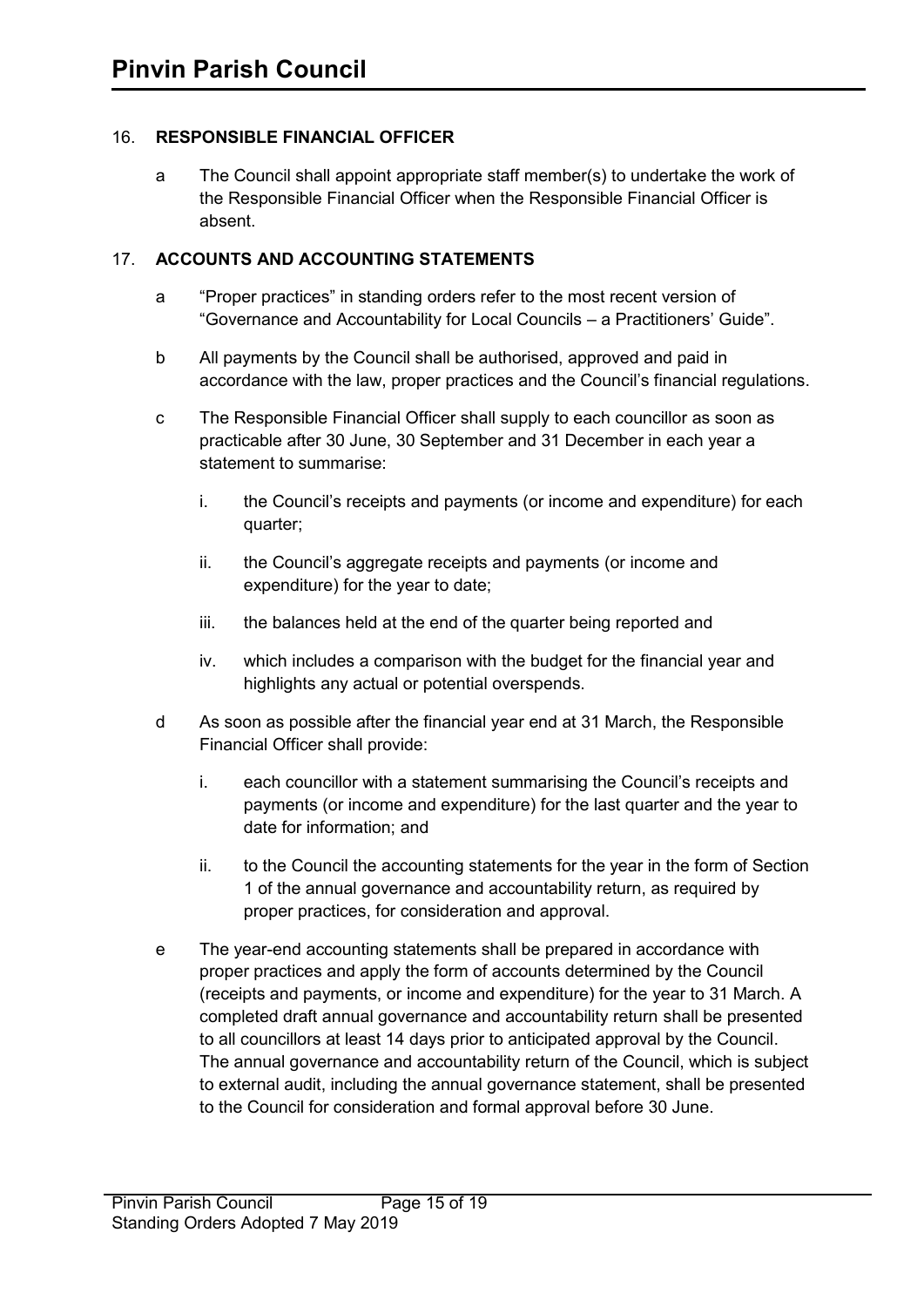# 18. **FINANCIAL CONTROLS AND PROCUREMENT**

- a. The Council shall consider and approve financial regulations drawn up by the Responsible Financial Officer, which shall include detailed arrangements in respect of the following:
	- i. the keeping of accounting records and systems of internal controls;
	- ii. the assessment and management of financial risks faced by the Council;
	- iii. the work of the independent internal auditor in accordance with proper practices and the receipt of regular reports from the internal auditor, which shall be required at least annually;
	- iv. the inspection and copying by councillors and local electors of the Council's accounts and/or orders of payments; and
	- v. whether contracts with an estimated value below **£25,000** due to special circumstances are exempt from a tendering process or procurement exercise.
- b. Financial regulations shall be reviewed regularly and at least annually for fitness of purpose.
- c. **A public contract regulated by the Public Contracts Regulations 2015 with an estimated value in excess of £25,000 but less than the relevant thresholds in standing order 18(f) is subject to Regulations 109-114 of the Public Contracts Regulations 2015 which include a requirement on the Council to advertise the contract opportunity on the Contracts Finder website regardless of what other means it uses to advertise the opportunity.**
- d. Subject to additional requirements in the financial regulations of the Council, the tender process for contracts for the supply of goods, materials, services or the execution of works shall include, as a minimum, the following steps:
	- i. a specification for the goods, materials, services or the execution of works shall be drawn up;
	- ii. an invitation to tender shall be drawn up to confirm (i) the Council's specification (ii) the time, date and address for the submission of tenders (iii) the date of the Council's written response to the tender and (iv) the prohibition on prospective contractors contacting councillors or staff to encourage or support their tender outside the prescribed process;
	- iii. the invitation to tender shall be advertised in a local newspaper and in any other manner that is appropriate;
	- iv. tenders are to be submitted in writing in a sealed marked envelope addressed to the Proper Officer;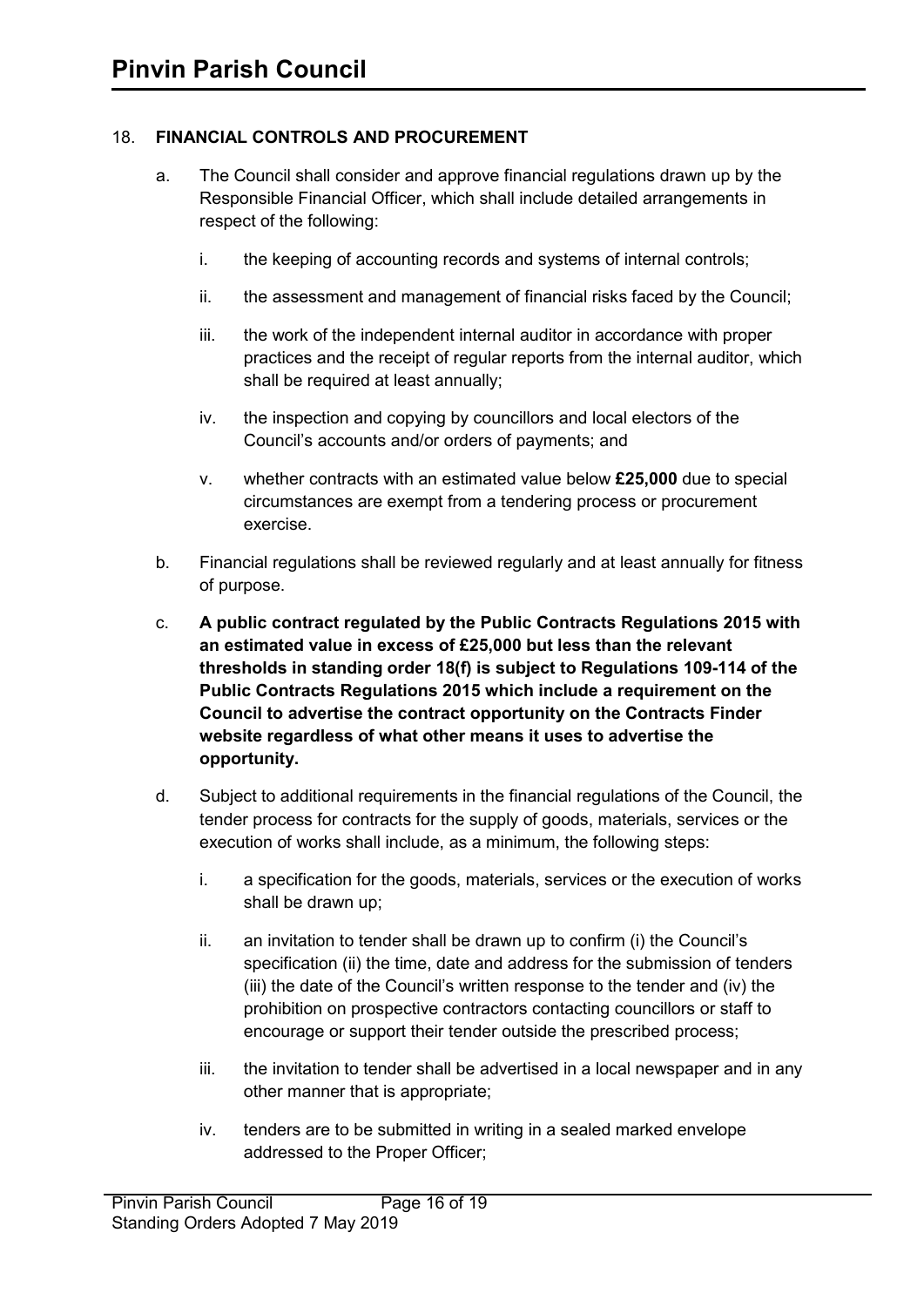- v. tenders shall be opened by the Proper Officer in the presence of at least one councillor after the deadline for submission of tenders has passed;
- vi. tenders are to be reported to and considered by the appropriate meeting of the Council or a committee or sub-committee with delegated responsibility.
- e. Neither the Council, nor a committee or a sub-committee with delegated responsibility for considering tenders, is bound to accept the lowest value tender.
- f. **A public contract regulated by the Public Contracts Regulations 2015 with an estimated value in excess of £181,302 for a public service or supply contract or in excess of £4,551,413 for a public works contract (or other thresholds determined by the European Commission every two years and published in the Official Journal of the European Union (OJEU)) shall comply with the relevant procurement procedures and other requirements in the Public Contracts Regulations 2015 which include advertising the contract opportunity on the Contracts Finder website and in OJEU.**
- g. **A public contract in connection with the supply of gas, heat, electricity, drinking water, transport services, or postal services to the public; or the provision of a port or airport; or the exploration for or extraction of gas, oil or solid fuel with an estimated value in excess of £363,424 for a supply, services or design contract; or in excess of £4,551,413 for a works contract; or £820,370 for a social and other specific services contract (or other thresholds determined by the European Commission every two years and published in OJEU) shall comply with the relevant procurement procedures and other requirements in the Utilities Contracts Regulations 2016.**

### 19. **HANDLING STAFF MATTERS**

- a A matter personal to a member of staff that is being considered by a meeting of Council or the Staffing Committee is subject to standing order 11.
- b Subject to the Council's policy regarding absences from work, the Council's most senior member of staff shall notify the chairman of the Council or, if he is not available, the vice-chairman (if there is one) of the Council of absence occasioned by illness or other reason and that person shall report such absence to Councilat its next meeting.
- c The chairman of the Council or in his absence, the vice-chairman shall upon a resolution conduct a review of the performance and annual appraisal of the work of empoyees. The reviews and appraisal shall be reported in writing and are subject to approval by resolution by the Council.
- d Subject to the Council's policy regarding the handling of grievance matters, the Council's most senior member of staff (or other members of staff) shall contact the chairman of the Council or in his absence, the vice-chairman of the Council in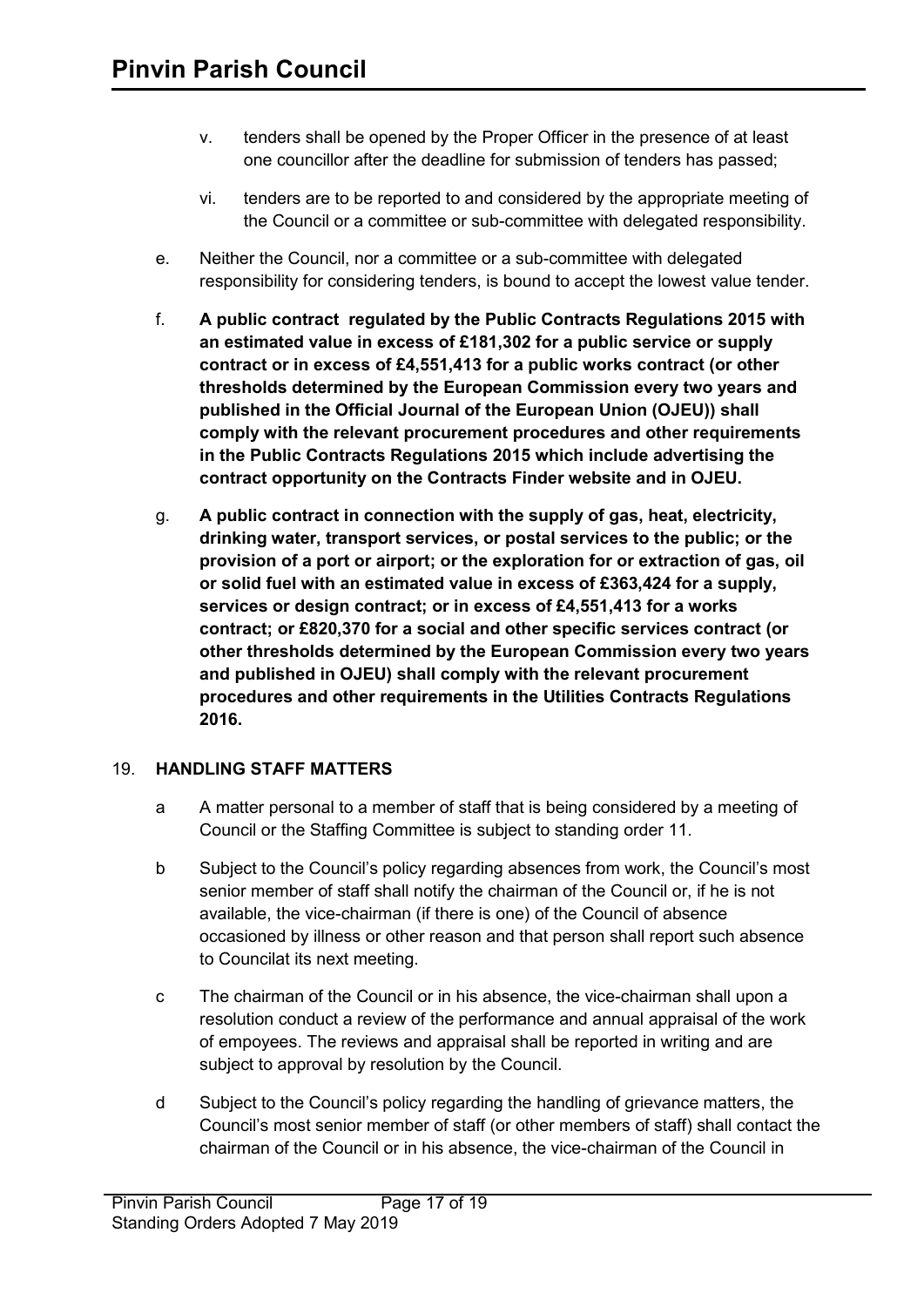respect of an informal or formal grievance matter, and this matter shall be reported back and progressed by resolution of the Council.

- e Subject to the Council's policy regarding the handling of grievance matters, if an informal or formal grievance matter raised by a member of staff relates to the chairman or vice-chairman of the Council, this shall be communicated to another member of the Council, which shall be reported back and progressed by resolution of the Council.
- f Any persons responsible for all or part of the management of staff shall treat as confidential the written records of all meetings relating to their performance, capabilities, grievance or disciplinary matters.
- g In accordance with standing order 11(a), only persons with line management responsibilities shall have access to staff records referred to in standing order 19(f).

## 20. **RESPONSIBILITIES TO PROVIDE INFORMATION**

- a **In accordance with freedom of information legislation, the Council shall publish information in accordance with its publication scheme and respond to requests for information held by the Council.**
- b. **The Council shall publish information in accordance with the requirements of the Smaller Authorities (Transparency Requirements) (England) Regulations 2015.**

### 21. **RESPONSIBILITIES UNDER DATA PROTECTION LEGISLATION**

- a **The Council shall appoint a Data Protection Officer.**
- b **The Council shall have policies and procedures in place to respond to an individual exercising statutory rights concerning his personal data.**
- c **The Council shall have a written policy in place for responding to and managing a personal data breach.**
- d **The Council shall keep a record of all personal data breaches comprising the facts relating to the personal data breach, its effects and the remedial action taken.**
- e **The Council shall ensure that information communicated in its privacy notice(s) is in an easily accessible and available form and kept up to date.**
- f **The Council shall maintain a written record of its processing activities.**

### 22. **RELATIONS WITH THE PRESS/MEDIA**

a Requests from the press or other media for an oral or written comment or statement from the Council, its councillors or staff shall be handled in